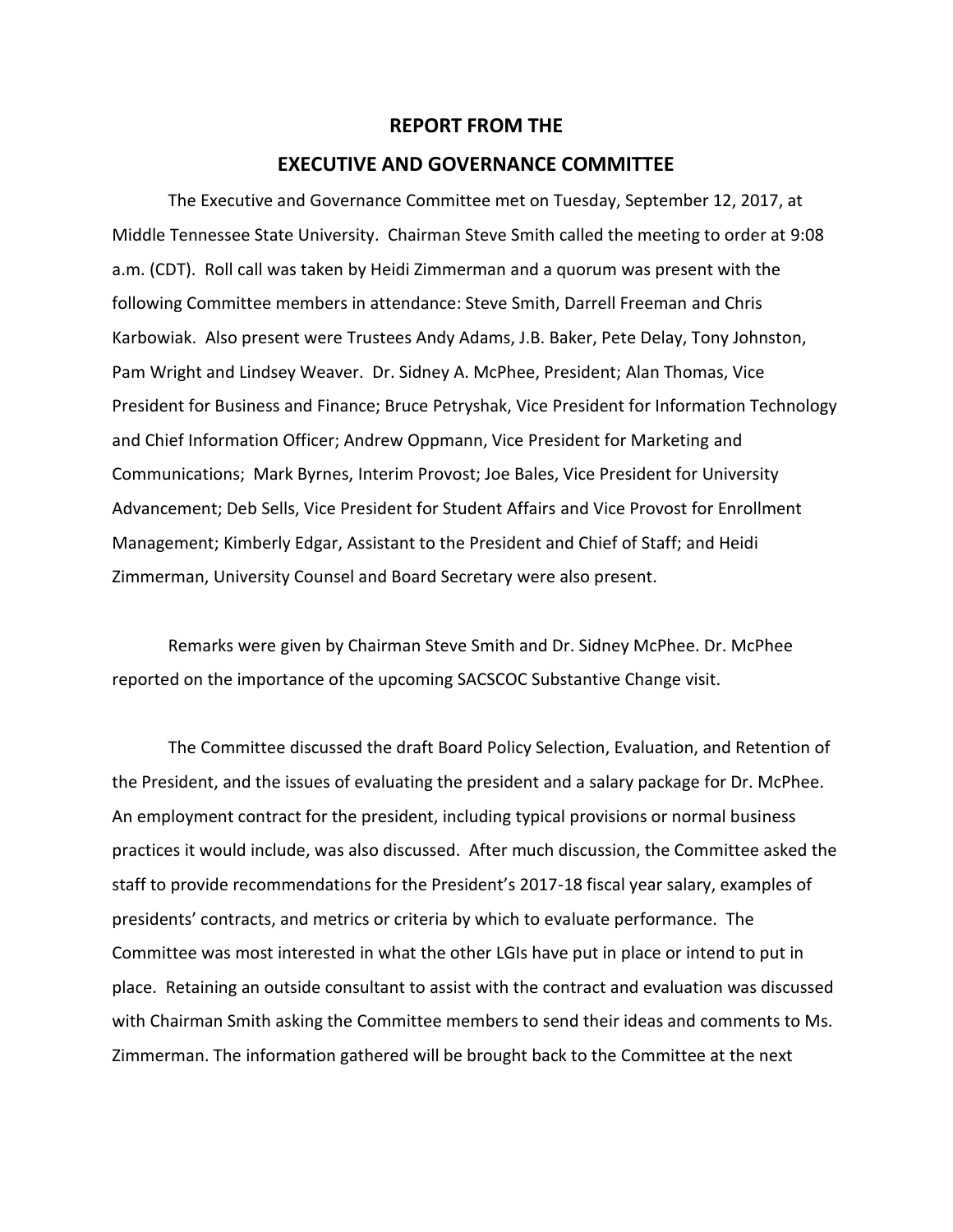meeting for continued discussion. The matter of the President's salary was deferred to the next meeting.

Regarding the Board Policy Professional Development, Ms. Zimmerman indicated that such a policy is required by statute. Trustee Freeman moved that the policy be approved and Trustee Karbowiak seconded the motion. A voice vote was taken and the motion to approve the Board Policy Professional Development carried.

At a prior meeting, trustees asked for information about obtaining Directors and Officers (D & O) insurance coverage for the Board from third party vendors. Staff researched this matter and recommended the coverage not be purchased. Ms. Zimmerman explained that Board trustees are immune from liability for acts or omissions occurring within the scope of their official duties to the same extent as state officers and employees. The state Claims Commission adjudicates claims and Board members would be represented by Attorney General. Additionally, statute specifies a limit of monetary liability. Finally, the D & O policy options reviewed by staff contained exemptions of the same types of acts or omissions included under the state employee coverage. Therefore, it appeared there would be no additional benefit from purchasing D & O coverage. The Committee accepted the staff recommendation.

Now under the authority of MTSU Board of Trustees, SACSCOC requires that the University mission statement be approved by the Board. The mission statement is revisited, revised, and approved in accordance with the THEC planning cycle. Faye Johnson, Special Assistant to the Provost, stated the current mission statement has been approved internally and externally. She explained that the mission statement is tied to the continuous improvement process and meeting goals. A motion was made by Trustee Karbowiak to approve the Institutional Mission Statement and seconded by Trustee Freeman. A voice vote was taken and the motion to approve the Institutional Mission Statement carried.